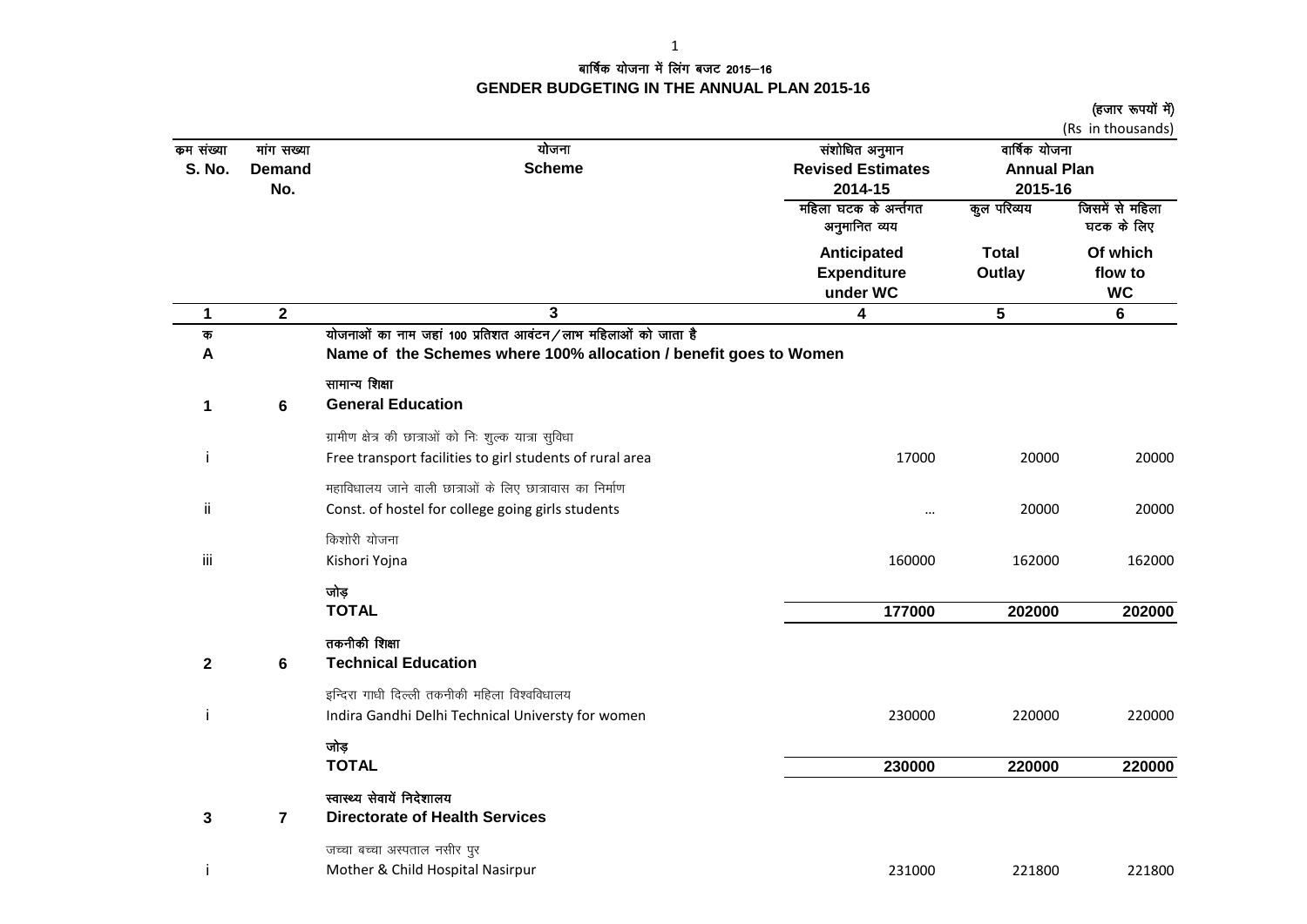| (हजार रूपयों में) |  |
|-------------------|--|
|                   |  |

| कम संख्या   | मांग सख्या           | योजना                                     | संशोधित अनुमान                         | वार्षिक योजना                 |                               |
|-------------|----------------------|-------------------------------------------|----------------------------------------|-------------------------------|-------------------------------|
| S. No.      | <b>Demand</b><br>No. | <b>Scheme</b>                             | <b>Revised Estimates</b><br>2014-15    | <b>Annual Plan</b><br>2015-16 |                               |
|             |                      |                                           | महिला घटक के अर्न्तगत<br>अनुमानित व्यय | कुल परिव्यय                   | जिसमें से महिला<br>घटक के लिए |
|             |                      |                                           | Anticipated                            | <b>Total</b>                  | Of which                      |
|             |                      |                                           | <b>Expenditure</b><br>under WC         | Outlay                        | flow to<br><b>WC</b>          |
| $\mathbf 1$ | $\overline{2}$       | $\overline{\mathbf{3}}$                   | $\overline{\mathbf{4}}$                | $\overline{\mathbf{5}}$       | 6                             |
|             |                      | स्वास्थ्य एंव प्रसूति अस्पताल कांती नगर   |                                        |                               |                               |
| ij.         |                      | Health cum Maternity Hospital Kanti Nagar | 56500                                  | 60000                         | 60000                         |
|             |                      | जोड़                                      |                                        |                               |                               |
|             |                      | <b>TOTAL</b>                              | 287500                                 | 281800                        | 281800                        |
|             |                      | परिवार कल्याण विभाग                       |                                        |                               |                               |
| 4           | $\overline{7}$       | <b>Family Welfare Department</b>          |                                        |                               |                               |
|             |                      | परिवार कल्याण योजना                       |                                        |                               |                               |
|             |                      | Family Welfare Programme                  | 240000                                 | 80000                         | 80000                         |
|             |                      | जोड़                                      |                                        |                               |                               |
|             |                      | <b>TOTAL</b>                              | 240000                                 | 80000                         | 80000                         |
|             |                      | दि. न. नि. (चिकित्सा)                     |                                        |                               |                               |
| 5           | $\overline{7}$       | <b>Municipal Corporations (Medical)</b>   |                                        |                               |                               |
|             |                      | कस्तूरबा गांधी अस्पताल                    |                                        |                               |                               |
| j.          |                      | Kasturba Gandhi Hospital                  | 150000                                 | 77500                         | 77500                         |
|             |                      | गिरधारी लाल प्रसूति अस्पताल               |                                        |                               |                               |
| ii          |                      | G.L. Maternity Hospital                   | 50000                                  | 29000                         | 29000                         |
|             |                      | प्रसूति एंव बाल कल्याण                    |                                        |                               |                               |
| iii         |                      | Maternity & Child Welfare                 | 131500                                 | 83600                         | 83600                         |
|             |                      | जोड़                                      |                                        |                               |                               |
|             |                      | <b>TOTAL</b>                              | 331500                                 | 190100                        | 190100                        |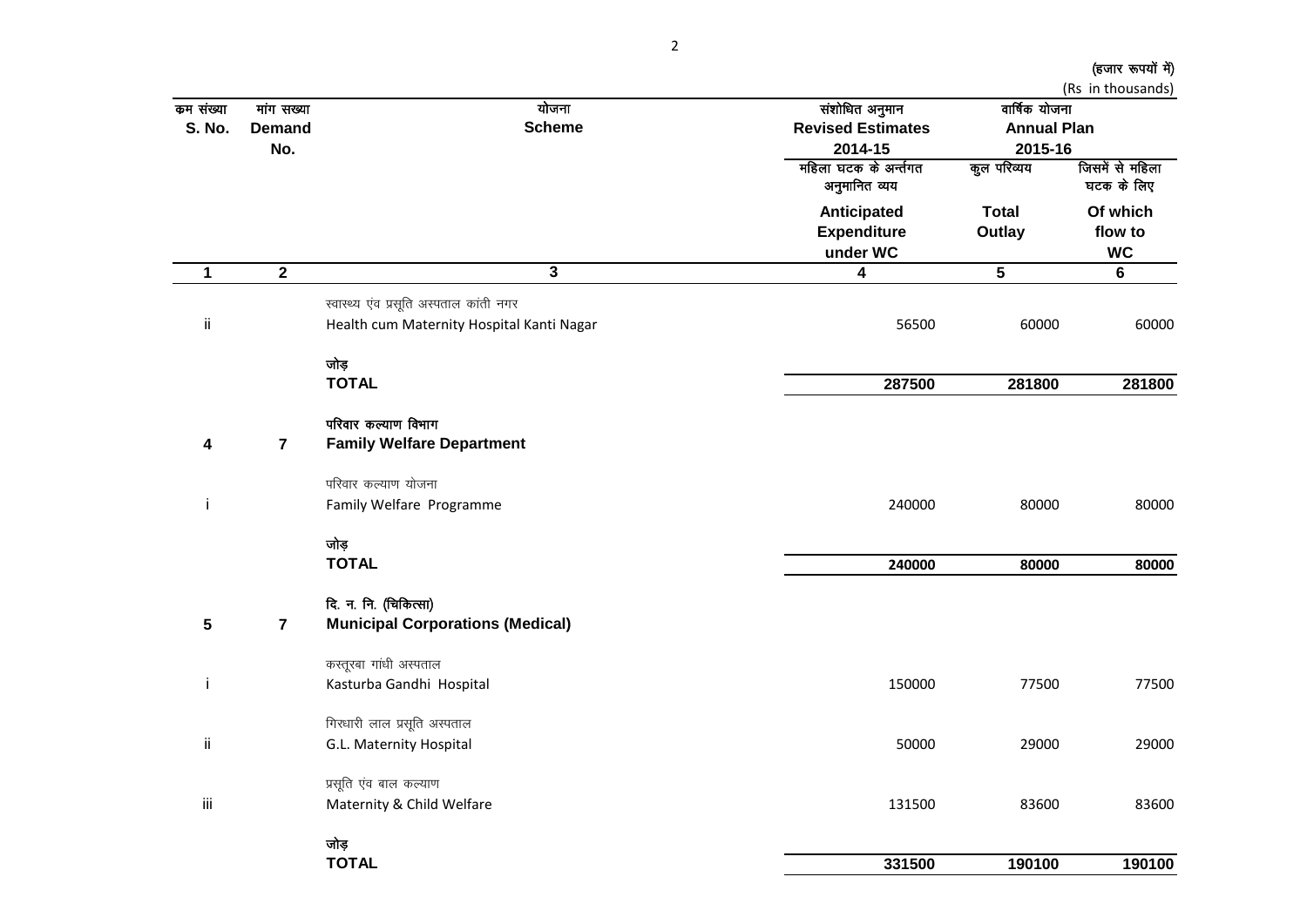| (हजार रूपयों में) |  |
|-------------------|--|
|                   |  |

| कम संख्या<br>मांग सख्या |                | योजना                                                                                                                                                                  | संशोधित अनुमान                                    | वार्षिक योजना          |                                  |
|-------------------------|----------------|------------------------------------------------------------------------------------------------------------------------------------------------------------------------|---------------------------------------------------|------------------------|----------------------------------|
| <b>S. No.</b>           | <b>Demand</b>  | <b>Scheme</b>                                                                                                                                                          | <b>Revised Estimates</b>                          | <b>Annual Plan</b>     |                                  |
|                         | No.            |                                                                                                                                                                        | 2014-15<br>महिला घटक के अर्न्तगत<br>अनुमानित व्यय | 2015-16<br>कुल परिव्यय | जिसमें से महिला<br>घटक के लिए    |
|                         |                |                                                                                                                                                                        | Anticipated<br><b>Expenditure</b><br>under WC     | <b>Total</b><br>Outlay | Of which<br>flow to<br><b>WC</b> |
| 1                       | $\overline{2}$ | 3                                                                                                                                                                      | 4                                                 | 5                      | 6                                |
| 6                       | 8              | अ.जा. / अ.ज.जा. पिछडें एव अल्पसंख्यक वर्गो का कल्याण विभाग<br>Department for Welfare of SC/ST/OBC/Min.                                                                 |                                                   |                        |                                  |
| j                       |                | दिलशाद गार्डन में अ.जा. / अ.ज.जा. लडकियों के लिए हॉस्टल<br>Hostel for SC/ST girls at Dilshad Garden                                                                    | 1600                                              | 3000                   | 3000                             |
| ij.                     |                | कस्तूरबा बालिका विद्यालय ईश्वर नगर में अ.जा. की छात्राओं के लिए छात्रावास निर्माण<br>Construction of Hostel for SCs girls at Kasturba Balika Vidyalaya Ishwer<br>Nagar | 4000                                              | $\cdots$               |                                  |
|                         |                | अनुसूचित जाति की औरतों की प्रसूति के लिये मैत्री सूश्रुत सुरक्षा योजना के अन्तर्गत दिल्ली<br>हैल्थ मिशन को अनुदान                                                      |                                                   |                        |                                  |
| iii                     |                | GIA to Delhi State Health Mission for Finincial Assistance under "Matri<br>Shishu-Suraksha Yojana to SC pregnant Women.                                                | 1000                                              | 9000                   | 9000                             |
|                         |                | अनुसूचित जाति की औरतों के लिये भ्रण सुरक्षा प्रसूति संस्थान को दिल्ली हैल्थ मिशन को<br>अनुदान                                                                          |                                                   |                        |                                  |
| iv                      |                | GIA to Delhi State Health Mission for Finincial Assistance for providing<br>ante-natal care/ Institutional delivery to SC Women.                                       | 1000                                              | 10000                  | 10000                            |
|                         |                | जोड़<br><b>TOTAL</b>                                                                                                                                                   | 7600                                              | 22000                  | 22000                            |
| $\overline{\mathbf{r}}$ | 8              | महिला एवं बाल विकास निदेशालय<br>Directorate of Women & Child Development                                                                                               |                                                   |                        |                                  |
|                         |                | दिल्ली राज्य महिला आयोग                                                                                                                                                |                                                   |                        |                                  |
|                         |                | Delhi State Commission for Women                                                                                                                                       | 43600                                             | 70000                  | 70000                            |
|                         |                | प्रबन्धन सेवाओ की दक्षता सुधारने के लिए कर्मचारी संस्थानो का सुदृढिकरण<br>Strengthening of staff institutions to improve the efficiency of                             |                                                   |                        |                                  |
| ij.                     |                | management services                                                                                                                                                    | 5600                                              | 7500                   | 7500                             |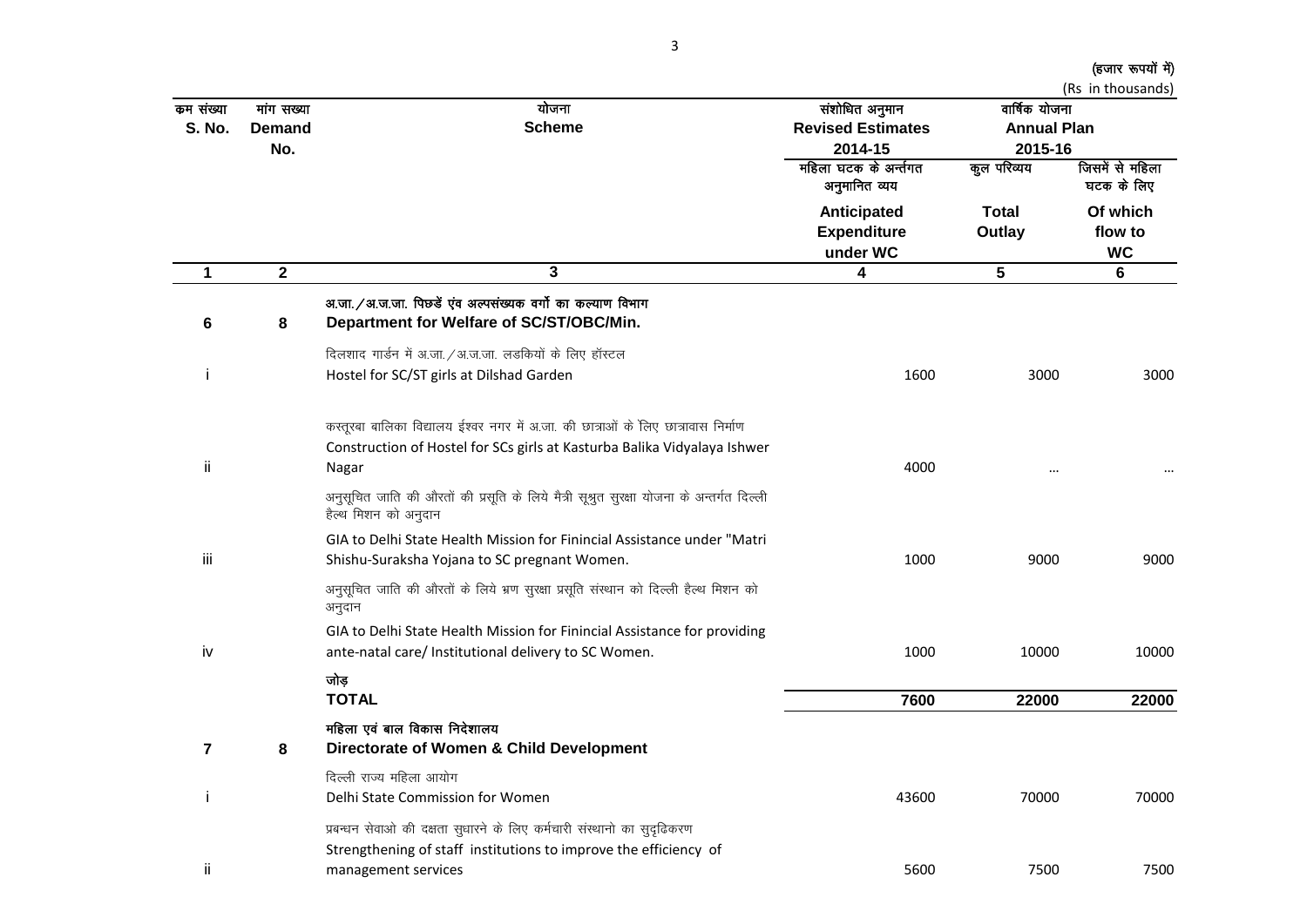| (हजार रूपयों में) |  |
|-------------------|--|
|                   |  |

| कम संख्या<br><b>S. No.</b> | मांग सख्या<br><b>Demand</b><br>No. | योजना<br><b>Scheme</b>                                                                                                                         | संशोधित अनुमान<br><b>Revised Estimates</b><br>2014-15<br>महिला घटक के अर्न्तगत | $\frac{1}{2}$<br>वार्षिक योजना<br><b>Annual Plan</b><br>2015-16<br>कुल परिव्यय<br>जिसमें से महिला |                        |
|----------------------------|------------------------------------|------------------------------------------------------------------------------------------------------------------------------------------------|--------------------------------------------------------------------------------|---------------------------------------------------------------------------------------------------|------------------------|
|                            |                                    |                                                                                                                                                | अनुमानित व्यय<br>Anticipated                                                   | <b>Total</b>                                                                                      | घटक के लिए<br>Of which |
|                            |                                    |                                                                                                                                                | <b>Expenditure</b><br>under WC                                                 | Outlay                                                                                            | flow to<br><b>WC</b>   |
| 1                          | $\overline{2}$                     | 3                                                                                                                                              | 4                                                                              | $\overline{\mathbf{5}}$                                                                           | 6                      |
|                            |                                    | कामकाजी महिलाओ के लिए विश्वास नगर व अन्य क्षेत्रो मे होस्टल का निर्माण                                                                         |                                                                                |                                                                                                   |                        |
| iii                        |                                    | Construction of working women hostels at Vishwas Nagar & other areas                                                                           | 60000                                                                          | 221000                                                                                            | 221000                 |
| iv                         |                                    | विधवाओं को पेंशन<br>Pension to Women in distress.                                                                                              | 2360000                                                                        | 2360000                                                                                           | 2360000                |
|                            |                                    | लड़कियों / महिलाओं के लिए संकट काल हस्तक्षेप केन्द्रो की सथापना                                                                                |                                                                                |                                                                                                   |                        |
| $\mathsf{V}$               |                                    | Setting up of Crisis Intervention Centres for girls/women                                                                                      | 1000                                                                           | 1000                                                                                              | 1000                   |
|                            |                                    | अ.जा. / अ.ज.जा. की दुग्ध पान व पोषण कराने वाली माताओं को वित्तीय सहायता<br>Financial assitance to lactating and nourshing mothers belonging to |                                                                                |                                                                                                   |                        |
| vi                         |                                    | SC/ST                                                                                                                                          | 500                                                                            | 500                                                                                               | 500                    |
|                            |                                    | निर्धन विधवाओं को बेटियों का विवाह कराने के लिए आर्थिक सहायता                                                                                  |                                                                                |                                                                                                   |                        |
|                            |                                    | Financial assistance to poor widows for performing marriage of their                                                                           |                                                                                |                                                                                                   |                        |
| vii                        |                                    | daughters & orphane girls                                                                                                                      | 90000                                                                          | 99000                                                                                             | 99000                  |
|                            |                                    | लाडली (बालिका संरक्षण की संशोधित योजना के साथ बालिका शिक्षा प्रोत्साहन के लिए नई<br>अवधारणा)                                                   |                                                                                |                                                                                                   |                        |
| viii                       |                                    | Ladli (Revised scheme of girl child protection along with new concept of<br>promotion of girl child education)                                 | 960000                                                                         | 1160000                                                                                           | 1160000                |
|                            |                                    | भागीदारी योजनाओं-सामाजिक विकास में नई पहल-स्त्री शक्ति                                                                                         |                                                                                |                                                                                                   |                        |
| ix                         |                                    | Scheme of Bhagidari- New initiative in social development Stree Shakti                                                                         | 235500                                                                         | 245000                                                                                            | 245000                 |
| X                          |                                    | आंगनवाड़ी सहायकों व कर्मियों को अतिरिक्त मानदेय<br>Additional honorarium to Anganwadi Helpers and workers                                      | 454000                                                                         | 560000                                                                                            | 560000                 |
|                            |                                    | घरेलु हिंसा से महिलाओं की सुरक्षा अधिनियम, 2005 का प्रतिपालन                                                                                   |                                                                                |                                                                                                   |                        |
| хi                         |                                    | Implementation of Protection of Women Domestic Violence Act 2005                                                                               | 4500                                                                           | 7000                                                                                              | 7000                   |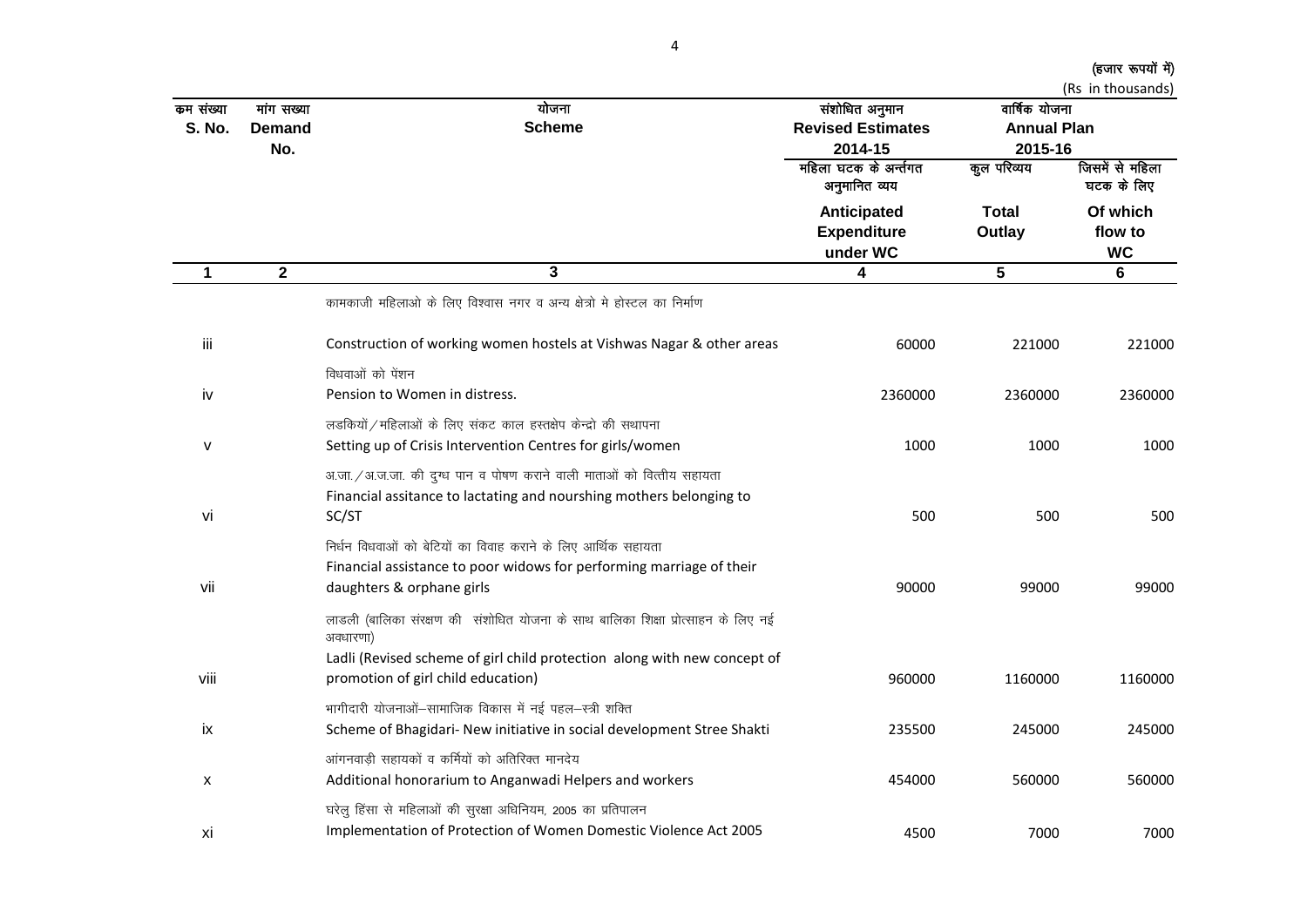|  | (Rs in thousands) |
|--|-------------------|
|--|-------------------|

| कम संख्या<br>S. No. | मांग सख्या<br><b>Demand</b><br>No. | योजना<br><b>Scheme</b>                                                                      | संशोधित अनुमान<br><b>Revised Estimates</b><br>2014-15 | वार्षिक योजना<br><b>Annual Plan</b><br>2015-16 |                                  |
|---------------------|------------------------------------|---------------------------------------------------------------------------------------------|-------------------------------------------------------|------------------------------------------------|----------------------------------|
|                     |                                    |                                                                                             | महिला घटक के अर्न्तगत<br>अनुमानित व्यय                | कुल परिव्यय                                    | जिसमें से महिला<br>घटक के लिए    |
|                     |                                    |                                                                                             | Anticipated<br><b>Expenditure</b><br>under WC         | <b>Total</b><br>Outlay                         | Of which<br>flow to<br><b>WC</b> |
| $\mathbf 1$         | $\mathbf{2}$                       | $\overline{\mathbf{3}}$                                                                     | 4                                                     | $\overline{\mathbf{5}}$                        | 6                                |
|                     |                                    | आंगनवाडी कर्मियों एवं सहायकों को मानदेय के लिए दिल्ली समाज कल्याण बोर्ड को सहायता<br>अनुदान |                                                       |                                                |                                  |
| xii                 |                                    | GIA to Delhi Social Welfare Board for honorarium to anganwari workers<br>and helpers        | 2500                                                  | 4400                                           | 4400                             |
|                     |                                    | मानव संशाघन विकास रिपोर्ट की सिफारिशों का प्रतिपालन/बिंग अध्ययन पीठ                         |                                                       |                                                |                                  |
| xiii                |                                    | Implementation of the recomendations of HD report /Gender Study<br>Chair                    | 500                                                   | 500                                            | 500                              |
|                     |                                    | आई.सी.डी.एस. प्रशिक्षण (राज्य व केन्द्र हिस्सा)                                             |                                                       |                                                |                                  |
| xiv                 |                                    | ICDS (Training)(State & Central Share)                                                      | 15100                                                 | 27000                                          | 27000                            |
|                     |                                    | आई.सी.डी.एस.- सामान्य (राज्य व केन्द्र हिस्सा)                                              |                                                       |                                                |                                  |
| XV                  |                                    | ICDS(General)(State & Central Share)                                                        | 1191000                                               | 1400000                                        | 1400000                          |
|                     |                                    | आई.सी.डी.एस.- राजकीय हिस्से के अतगर्त दिल्ली समाज कल्याण बोर्ड हेतु सहायता अनुदान           |                                                       |                                                |                                  |
| xvi                 |                                    | Grant-in-aid to Delhi Social Welfare Board under ICDS-State Share                           | 200                                                   | 200                                            | 200                              |
|                     |                                    | इंदिरा गांधी मातृत्व सहयोग योजना (राज्य व केन्द्र हिस्सा)                                   |                                                       |                                                |                                  |
| xvii                |                                    | Indira Gandhi Matritva Sahyog Yojana (IGMSY)(State & Central Share)                         | 73700                                                 | 81000                                          | 81000                            |
|                     |                                    | संकट में महिला हेल्पलाइन                                                                    |                                                       |                                                |                                  |
| xviii               |                                    | Women in Distress Helpline                                                                  | $\cdots$                                              | 10200                                          | 10200                            |
|                     |                                    | जोड                                                                                         |                                                       |                                                |                                  |
|                     |                                    | <b>TOTAL</b>                                                                                | 5497700                                               | 6254300                                        | 6254300                          |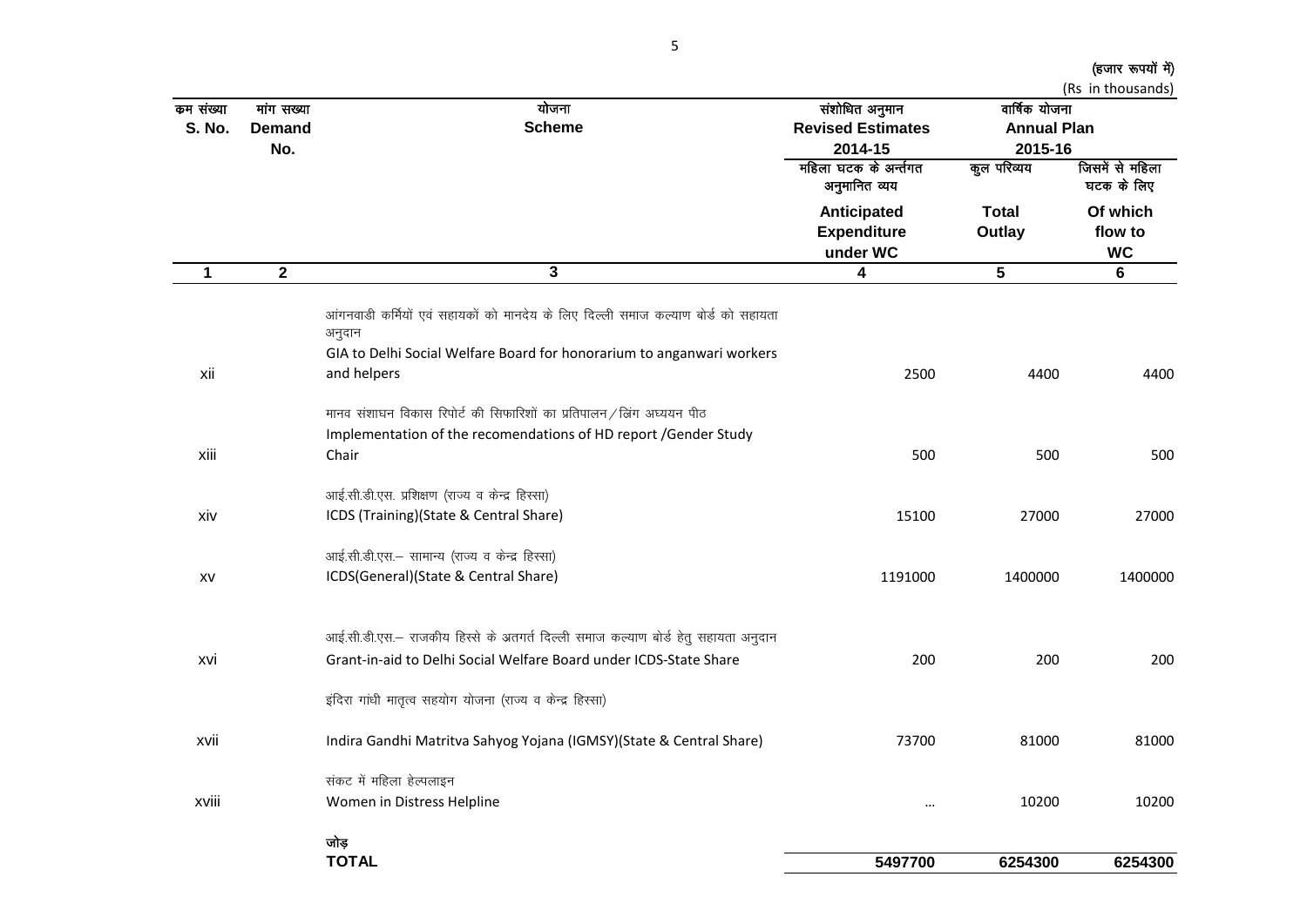| (हजार रूपयों में) |  |
|-------------------|--|
|                   |  |

| कम संख्या<br>मांग सख्या |                      | योजना                                                                                                                                                             | संशोधित अनुमान                                | वार्षिक योजना                 |                                  |
|-------------------------|----------------------|-------------------------------------------------------------------------------------------------------------------------------------------------------------------|-----------------------------------------------|-------------------------------|----------------------------------|
| <b>S. No.</b>           | <b>Demand</b><br>No. | <b>Scheme</b>                                                                                                                                                     | <b>Revised Estimates</b><br>2014-15           | <b>Annual Plan</b><br>2015-16 |                                  |
|                         |                      |                                                                                                                                                                   | महिला घटक के अर्न्तगत<br>अनुमानित व्यय        | कुल परिव्यय                   | जिसमें से महिला<br>घटक के लिए    |
|                         |                      |                                                                                                                                                                   | Anticipated<br><b>Expenditure</b><br>under WC | <b>Total</b><br>Outlay        | Of which<br>flow to<br><b>WC</b> |
| $\mathbf 1$             | $\mathbf{2}$         | 3                                                                                                                                                                 | 4                                             | 5                             | 6                                |
| 8                       | 8                    | पोषण<br><b>Nutrition</b>                                                                                                                                          |                                               |                               |                                  |
| Ť                       |                      | किशोरी शक्ति योजना (राज्य व केन्द्र हिस्सा)<br>Kishori Shakti Yojana (State & Central Share)                                                                      | 12700                                         | 12700                         | 12700                            |
| Ϊİ.                     |                      | किशोरियों के लिए आर.जी.एस.ई.ए.जी.-सबला<br>RGSEAG (SABLA) for Adolesecent girls                                                                                    | 232000                                        | 227000                        | 227000                           |
| -iii                    |                      | किशोरियों के सशक्तीकरण हेतु पूरक पोषक कार्यक्रम (राज्य व केन्द्र हिस्सा)<br>RGSEAG (SABLA) for Adolesecent Girls other than Nuturition (State &<br>Central Share) | 8800                                          | 17800                         | 17800                            |
|                         |                      | जोड<br><b>TOTAL</b>                                                                                                                                               | 253500                                        | 257500                        | 257500                           |
|                         |                      | जोड़ (क)<br><b>TOTAL(A)</b>                                                                                                                                       | 7024800                                       | 7507700                       | 7507700                          |
| ख                       |                      | योजनाओं का नाम जहां परिव्यय का 30 से 99 प्रतिशत/लाभ महिलाओं को जा रहा है<br>Name of the schemes where 30 to 99 percentage of outlay /                             |                                               |                               |                                  |
| В                       |                      | benefit is going towards women                                                                                                                                    |                                               |                               |                                  |
| 1                       | 6                    | सामान्य शिक्षा<br><b>General Education</b>                                                                                                                        |                                               |                               |                                  |
| Ť                       |                      | स्कूल पुस्तकालयों का विकास<br>Improvement of School Libraries                                                                                                     | 8500                                          | 17000                         | 8500                             |
| ji                      |                      | विद्यार्थियों को स्कूल वर्दी पर छूट<br>Subsidy for school uniforms to the students                                                                                | 672500                                        | 1375000                       | 687500                           |
| iii                     |                      | पाठय पुस्तकों का निःशुल्क वितरण<br>Free supply of text books                                                                                                      | 650000                                        | 1340000                       | 670000                           |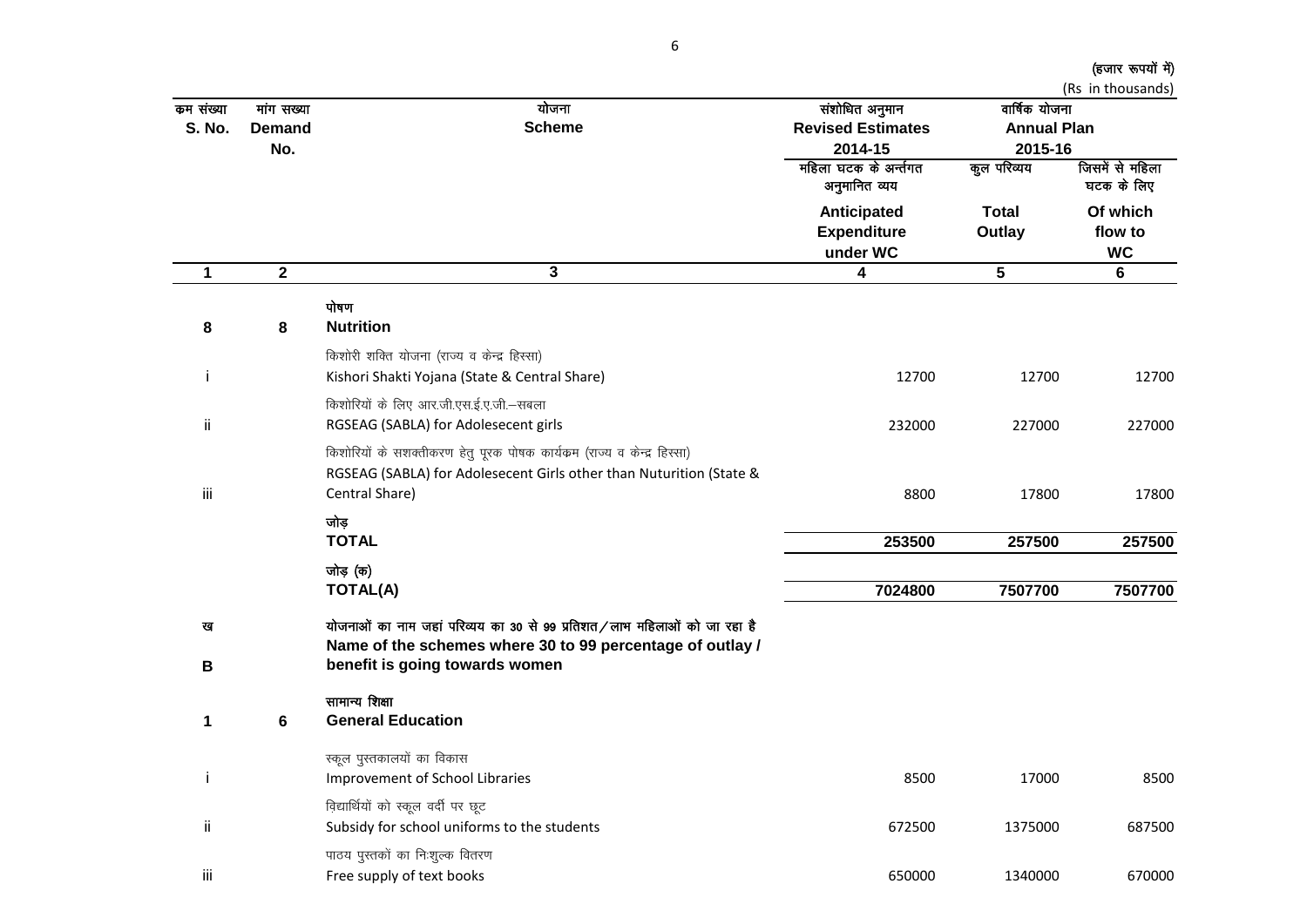| (हजार रूपयों में) |  |
|-------------------|--|
|                   |  |

| कम संख्या<br><b>S. No.</b> | मांग सख्या<br><b>Demand</b><br>No. | योजना<br><b>Scheme</b>                                                                                                                                         | संशोधित अनुमान<br><b>Revised Estimates</b><br>2014-15 | वार्षिक योजना<br><b>Annual Plan</b><br>2015-16 |                                  |
|----------------------------|------------------------------------|----------------------------------------------------------------------------------------------------------------------------------------------------------------|-------------------------------------------------------|------------------------------------------------|----------------------------------|
|                            |                                    |                                                                                                                                                                | महिला घटक के अर्न्तगत<br>अनुमानित व्यय                | कुल परिव्यय                                    | जिसमें से महिला<br>घटक के लिए    |
|                            |                                    |                                                                                                                                                                | Anticipated<br><b>Expenditure</b><br>under WC         | <b>Total</b><br>Outlay                         | Of which<br>flow to<br><b>WC</b> |
| 1                          | $\mathbf{2}$                       | 3                                                                                                                                                              | 4                                                     | 5                                              | 6                                |
| iv                         |                                    | नये माध्यमिक स्कूल खोलना / उच्चीकरण / माध्यमिक स्कूलों का विभाजन इत्यादि<br>Opening of new Sec. Schools/Upgradation/bifurcation of Secondary<br><b>Schools</b> | 3279150                                               | 9000000                                        | 4500000                          |
| v                          |                                    | स्कूल विस्तार कार्यक्रम<br>School extension programme                                                                                                          | 15000                                                 | 40000                                          | 20000                            |
| vi                         |                                    | +2 स्तर पर कम्प्युटर विज्ञान / कम्प्युटर शिक्षा कार्यक्रम की प्रस्तुति<br>Introduction of Computer Science at +2 stage/ Computer education<br>programme        | 100000                                                | 200000                                         | 100000                           |
| vii                        |                                    | विद्यार्थियों को प्रशिक्षण सुविधाएं<br>Coaching facilities to students                                                                                         | 1000                                                  | 2000                                           | 1000                             |
| viii                       |                                    | योग्यता सुधार के लिए परीक्षा सुधार शाखा<br>Exam reforms branch for qualification improvement                                                                   | 60000                                                 | 120000                                         | 60000                            |
| ix                         |                                    | शैक्षणिक रूप से पिछड़े / अल्पसंख्यक विद्यार्थियों का कल्याण<br>Welfare of educationally backward / minority students                                           | 55000                                                 | 113000                                         | 56500                            |
|                            |                                    | विद्यमान राजकीय संयोजित स्कूलों में प्राईमरी पूर्व व प्राईमरी कक्षाओं का प्रावधान<br>Provision of pre primary /primary classes in the existing Govt.           | 3500                                                  | 7000                                           | 3500                             |
| X<br>xi                    |                                    | composite schools<br>सर्व शिक्षा अभियान (राज्य व केन्द्र हिस्सा)<br>Sarva Shiksha Abhiyan (State & Central Share                                               | 762500                                                | 1100000                                        | 550000                           |
| xii                        |                                    | नगर निगम<br>Municipal Corporations (North, South East).                                                                                                        | 1760000                                               | 3520000                                        | 1760000                          |
| xiii                       |                                    | शिक्षा का अधिकार अधिनियम<br>Right to Education (RTE).                                                                                                          | 125000                                                | 230000                                         | 115000                           |
|                            |                                    | जोड़<br><b>TOTAL</b>                                                                                                                                           | 7492150                                               | 17064000                                       | 8532000                          |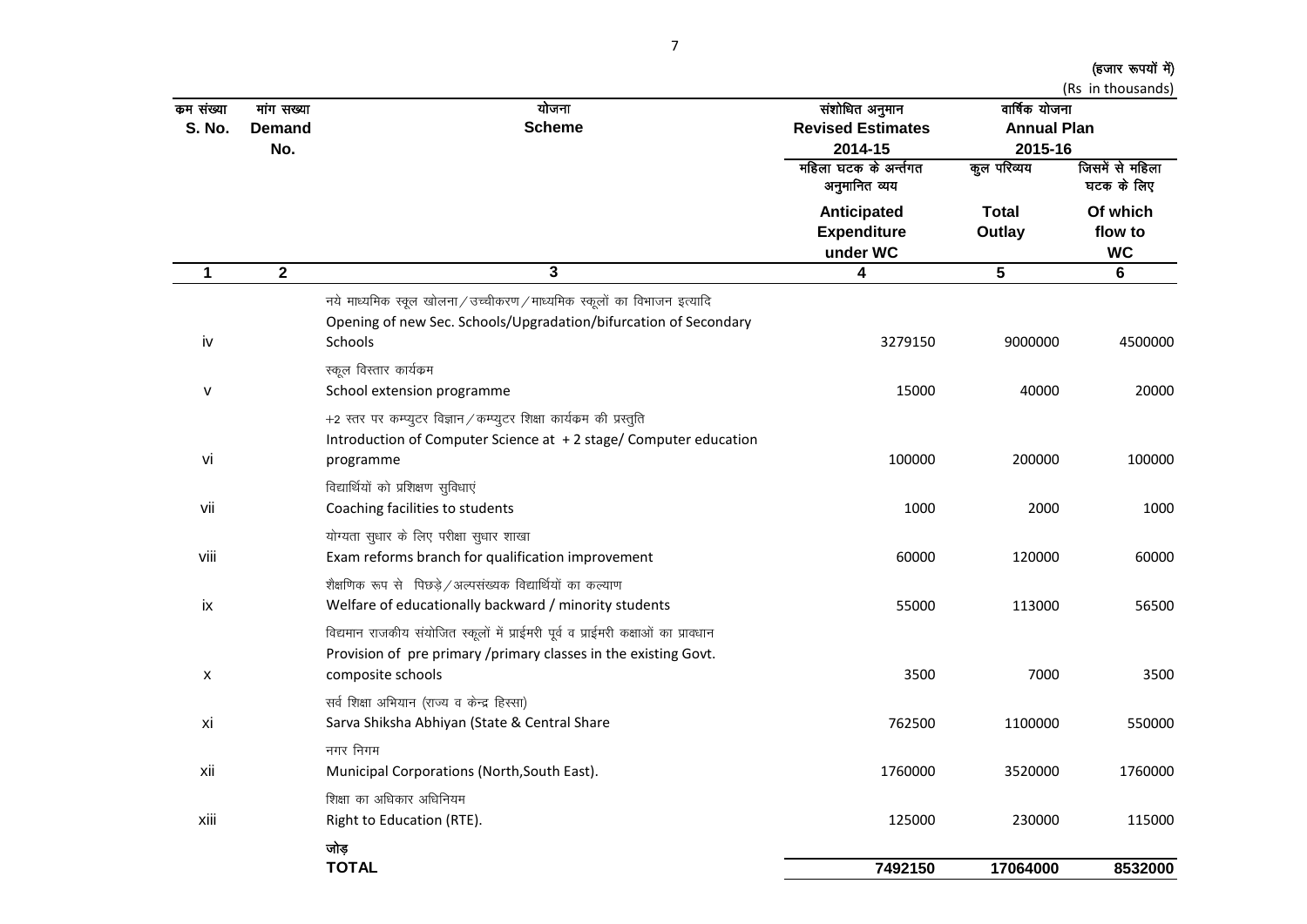| (हजार रूपयों में) |  |
|-------------------|--|
|                   |  |

| कम संख्या                      | मांग सख्या   | योजना                                                                                | संशोधित अनुमान                                | वार्षिक योजना          |                                  |
|--------------------------------|--------------|--------------------------------------------------------------------------------------|-----------------------------------------------|------------------------|----------------------------------|
| <b>S. No.</b><br><b>Demand</b> |              | <b>Scheme</b>                                                                        | <b>Revised Estimates</b>                      | <b>Annual Plan</b>     |                                  |
|                                | No.          |                                                                                      | 2014-15                                       | 2015-16                |                                  |
|                                |              |                                                                                      | महिला घटक के अर्न्तगत<br>अनुमानित व्यय        | कुल परिव्यय            | जिसमें से महिला<br>घटक के लिए    |
|                                |              |                                                                                      | Anticipated<br><b>Expenditure</b><br>under WC | <b>Total</b><br>Outlay | Of which<br>flow to<br><b>WC</b> |
| 1                              | $\mathbf{2}$ | 3                                                                                    | 4                                             | $5\phantom{.0}$        | 6                                |
| $\mathbf 2$                    | 6            | खेलकूद एवं युवा सेवाएं<br><b>Sports &amp; Youth Services</b>                         |                                               |                        |                                  |
| j                              |              | खेलकूद एवं कीडा गतिविधियों को प्रोत्साहन<br>Promotion of Sports & games activities   | 125900                                        | 269000                 | 134500                           |
| ii                             |              | युवा कल्याण कार्यक्रम<br>Youth Welfare Programme                                     | 1350                                          | 2800                   | 1400                             |
| iii                            |              | शारीरिक शिक्षा का विकास<br>Dev. of Physical Education                                | 800                                           | 1600                   | 800                              |
|                                |              | राजकीय विद्यालयों में स्काउट एवं गाइड कार्यक्रम                                      |                                               |                        |                                  |
| iv                             |              | Scout & Guide Programme in Govt. School                                              | $\pmb{0}$                                     | 200                    | 100                              |
|                                |              | जोड़<br><b>TOTAL</b>                                                                 | 128050                                        | 273600                 | 136800                           |
| 3                              | $\bf 6$      | नगर निगम<br><b>Municipal Corporations</b>                                            |                                               |                        |                                  |
| j                              |              | शारीरिक शिक्षा का विस्तार एवं सुधार<br>Expansion & improvement of physical education | 3250                                          | 26000                  | 13000                            |
|                                |              | जोड़                                                                                 |                                               |                        |                                  |
|                                |              | <b>TOTAL</b>                                                                         | 3250                                          | 26000                  | 13000                            |
| 4                              |              | महिला एवं बाल विकास विभाग<br>Department of Women and Child Development               |                                               |                        |                                  |
|                                |              | बाल अधिकार आयोग<br>Child Right Commission                                            | 8500                                          | 20000                  | 10000                            |
|                                |              | जोड़<br><b>TOTAL</b>                                                                 | 8500                                          | 20000                  | 10000                            |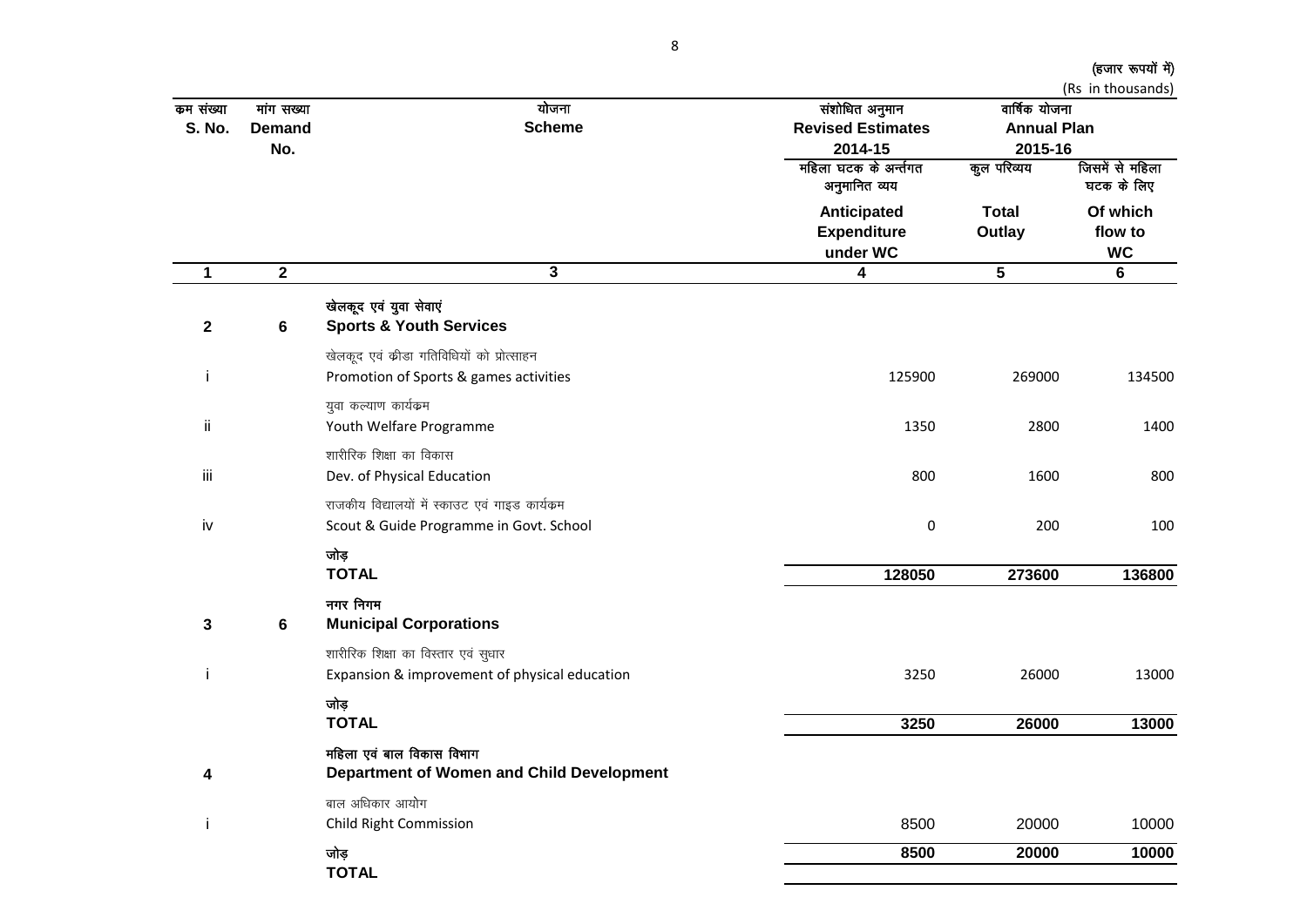| (हजार रूपयों में) |  |
|-------------------|--|
|                   |  |

| कम संख्या               | मांग सख्या                            | योजना                                                                                                                                                 | संशोधित अनुमान                                | वार्षिक योजना          |                                  |
|-------------------------|---------------------------------------|-------------------------------------------------------------------------------------------------------------------------------------------------------|-----------------------------------------------|------------------------|----------------------------------|
| <b>S. No.</b>           | <b>Scheme</b><br><b>Demand</b><br>No. | <b>Revised Estimates</b><br>2014-15                                                                                                                   | <b>Annual Plan</b><br>2015-16                 |                        |                                  |
|                         |                                       |                                                                                                                                                       | महिला घटक के अर्न्तगत<br>अनुमानित व्यय        | कुल परिव्यय            | जिसमें से महिला<br>घटक के लिए    |
|                         |                                       |                                                                                                                                                       | Anticipated<br><b>Expenditure</b><br>under WC | <b>Total</b><br>Outlay | Of which<br>flow to<br><b>WC</b> |
| $\mathbf{1}$            | $\overline{2}$                        | 3                                                                                                                                                     | 4                                             | 5                      | 6                                |
| 5                       |                                       | पोषाहार<br><b>Nutrition</b>                                                                                                                           |                                               |                        |                                  |
|                         |                                       | आई.सी.डी.एस. योजना के अंतर्गत पूरक पोषाहार योजना-एस.एन.पी. (राज्य व केन्द्र हिस्सा)<br>Supplementry Nutrition Programme(SNP) in ICDS Project (State & |                                               |                        |                                  |
|                         |                                       | Central Share)                                                                                                                                        | 922800                                        | 1582500                | 791250                           |
| ii                      |                                       | मध्याहन् भोजन (राज्य व केन्द्र हिस्सा)<br>Mid-Day-Meal (State & Central Share)                                                                        | 855000                                        | 1660000                | 830000                           |
|                         |                                       | जोड़                                                                                                                                                  |                                               |                        |                                  |
|                         |                                       | <b>Total</b>                                                                                                                                          | 1777800                                       | 3242500                | 1621250                          |
| 6                       | 8                                     | समाज कल्याण विभाग<br><b>Social Welfare Department</b>                                                                                                 |                                               |                        |                                  |
|                         |                                       | वरिष्ठ नागरिक पेंशन योजना<br><b>Pension to Senior Citizions</b>                                                                                       | 2790000                                       | 6000000                | 3000000                          |
|                         |                                       | अपंगों की वित्तिय सहायता                                                                                                                              |                                               |                        |                                  |
| ij.                     |                                       | Financial Assistance to Differently Abled Persons                                                                                                     | 460000                                        | 910000                 | 455000                           |
|                         |                                       | जोड़<br><b>Total</b>                                                                                                                                  | 3250000                                       | 6910000                | 3455000                          |
| $\overline{\mathbf{7}}$ | 8                                     | अ.जा. / अ.ज.जा. एंव पिछडें वर्गों का कल्याण विभाग<br>Department for Welfare of SC/ST/OBC/Min.                                                         |                                               |                        |                                  |
|                         |                                       | अन.जा. / जनजाति अन्य पिछडे वर्ग एवं अल्प संख्यक छात्रों के लिए छात्रवृत्ति पुस्तकों व<br>लेखन सामग्री की खरीद के लिए वित्तिय सहायता                   |                                               |                        |                                  |
|                         |                                       | Financial Assistance for purchase of stationary etc. to                                                                                               |                                               |                        |                                  |
|                         |                                       | SC/ST/OBC/Mionrity Students                                                                                                                           | 418000                                        | 1200000                | 480000                           |
|                         |                                       | अ.जा. / अ.ज.जा. / अन्य पिछडे वर्ग एवं अल्प संख्यक छात्रों को योग्यता छात्रवृती                                                                        |                                               |                        |                                  |
| ij.                     |                                       | Scholarship/Merit Scholarship to SC/ST/OBC/Mionrity Students                                                                                          | 342000                                        | 1040000                | 416000                           |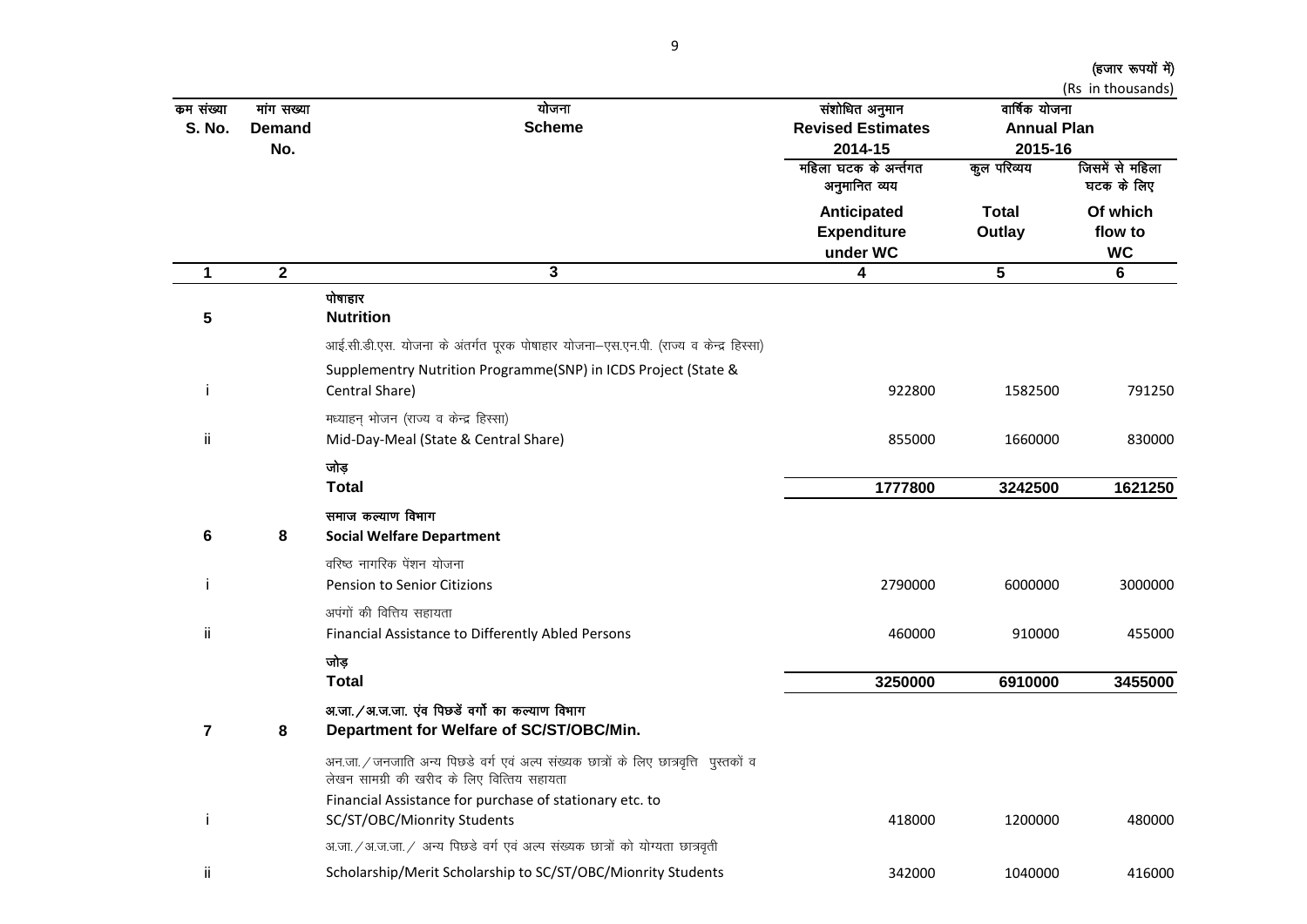|               |                  |                                                                                                              |                                               |                        | (Rs in thousands)                |
|---------------|------------------|--------------------------------------------------------------------------------------------------------------|-----------------------------------------------|------------------------|----------------------------------|
| कम संख्या     | मांग सख्या       | योजना                                                                                                        | संशोधित अनुमान                                | वार्षिक योजना          |                                  |
| <b>S. No.</b> |                  | <b>Scheme</b><br><b>Demand</b>                                                                               | <b>Revised Estimates</b>                      | <b>Annual Plan</b>     |                                  |
|               | No.              |                                                                                                              | 2014-15<br>महिला घटक के अर्न्तगत              | 2015-16<br>कुल परिव्यय | जिसमें से महिला                  |
|               |                  |                                                                                                              | अनुमानित व्यय                                 |                        | घटक के लिए                       |
|               |                  |                                                                                                              | Anticipated<br><b>Expenditure</b><br>under WC | <b>Total</b><br>Outlay | Of which<br>flow to<br><b>WC</b> |
| $\mathbf 1$   | $\boldsymbol{2}$ | 3                                                                                                            | 4                                             | $5\phantom{.0}$        | $6\phantom{1}$                   |
|               |                  |                                                                                                              |                                               |                        |                                  |
|               |                  | अन.जा. / जनजाति अन्य पिछडे वर्ग एवं अल्प संख्यक के कालेजों व विश्वविद्यालय छात्रों के                        |                                               |                        |                                  |
|               |                  | लिए छात्रवृत्ति<br>Merit Scholarship for college & University Students of                                    |                                               |                        |                                  |
| iίi           |                  | SC/ST/OBC/Minority                                                                                           | 30000                                         | 85000                  | 34000                            |
|               |                  |                                                                                                              |                                               |                        |                                  |
|               |                  | अ.जा. / जनजाति अन्य पिछडे वर्ग एवं अल्प संख्यक को व्यवसायिक / तकनीकी छात्रवृत्ति                             |                                               |                        |                                  |
| iv            |                  | Vocational & Technical Scholarship to SC/ST/OBC/Minority Students                                            | 1480                                          | 4000                   | 1600                             |
|               |                  | सार्वजनिक विद्यालयों में अ.जा. / अ.ज.जा. / अन्य पिछडे वर्ग एवं अल्प संख्यक छात्रों का<br>ट्यूशन फीस की वापसी |                                               |                        |                                  |
|               |                  | Reimbursement of Tuition Fee in Public Schools to SC/ST/OBC/Minority                                         |                                               |                        |                                  |
| v             |                  | Students                                                                                                     | 136000                                        | 300000                 | 120000                           |
|               |                  | जोड़                                                                                                         |                                               |                        |                                  |
|               |                  | <b>Total</b>                                                                                                 | 927480                                        | 2629000                | 1051600                          |
|               |                  | स्वास्थ्य सेवायें निदेशालय                                                                                   |                                               |                        |                                  |
| 8             | $\overline{7}$   | <b>Directorate of Health Services</b>                                                                        |                                               |                        |                                  |
|               |                  | चाचा नेहरु सेहत योजना                                                                                        |                                               |                        |                                  |
|               |                  | Chacha Nehru Sehat Yojna                                                                                     | 49200                                         | 80000                  | 40000                            |
|               |                  | चाचा नेहरु बाल चिकित्सालय                                                                                    |                                               |                        |                                  |
| ii            |                  | Chacha Nehru Bal Chiketsalya                                                                                 | 300000                                        | 610000                 | 305000                           |
|               |                  | संजय गांधी स्मारक अस्पताल                                                                                    |                                               |                        |                                  |
| iij           |                  | Sanjay Gandhi Memorial Hosital                                                                               | 286200                                        | 559000                 | 279500                           |
|               |                  | जोड                                                                                                          |                                               |                        |                                  |
|               |                  | <b>Total</b>                                                                                                 | 635400                                        | 1249000                | 624500                           |

(हजार रूपयों में)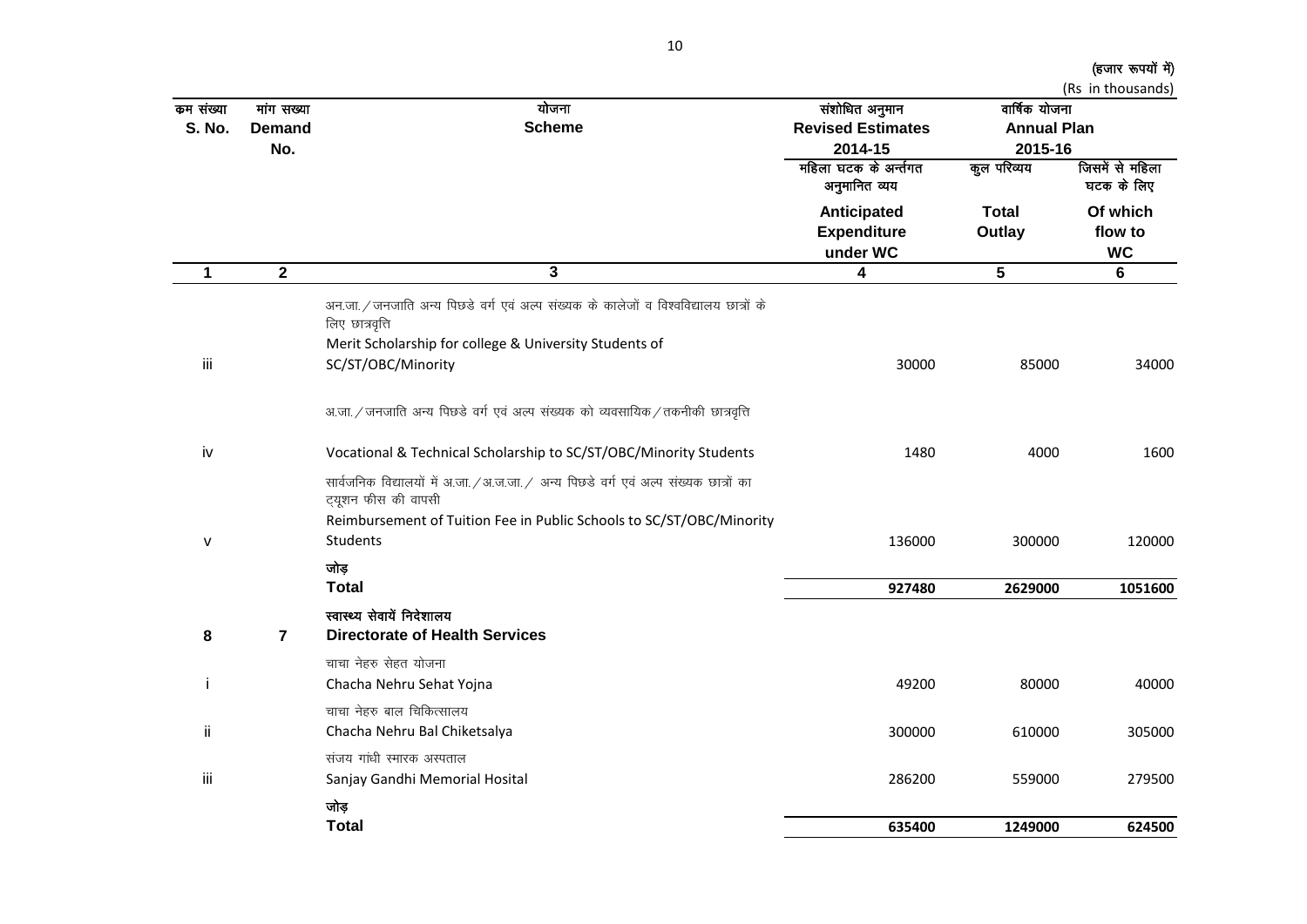|                            |                             |                                                                                                        |                                               |                                     | (Rs in thousands)                |
|----------------------------|-----------------------------|--------------------------------------------------------------------------------------------------------|-----------------------------------------------|-------------------------------------|----------------------------------|
| कम संख्या<br><b>S. No.</b> | मांग सख्या<br><b>Demand</b> | योजना<br><b>Scheme</b>                                                                                 | संशोधित अनुमान<br><b>Revised Estimates</b>    | वार्षिक योजना<br><b>Annual Plan</b> |                                  |
|                            | No.                         |                                                                                                        | 2014-15                                       | 2015-16                             |                                  |
|                            |                             |                                                                                                        | महिला घटक के अर्न्तगत<br>अनुमानित व्यय        | कुल परिव्यय                         | जिसमें से महिला<br>घटक के लिए    |
|                            |                             |                                                                                                        | Anticipated<br><b>Expenditure</b><br>under WC | <b>Total</b><br>Outlay              | Of which<br>flow to<br><b>WC</b> |
| $\mathbf{1}$               | $\mathbf{2}$                | 3                                                                                                      | 4                                             | $5\phantom{.0}$                     | 6                                |
| 9                          | 10                          | विज्ञान और प्राद्यौगिकी<br><b>Science and Technology</b>                                               |                                               |                                     |                                  |
| i.                         |                             | स्कूल और कॉलेजों में इको क्लब<br>Eco Club in Schools and Colleges                                      | 20000                                         | 40000                               | 16000                            |
|                            |                             | जोड़<br><b>Total</b>                                                                                   | 20000                                         | 40000                               | 16000                            |
|                            |                             | पर्यटन                                                                                                 |                                               |                                     |                                  |
| 10                         | 8                           | <b>Tourism</b>                                                                                         |                                               |                                     |                                  |
| j.                         |                             | पर्यटन बुनियादी ढांचे<br>Tourism Infrastructure                                                        | 126000                                        | 150000                              | 60000                            |
| ii.                        |                             | पर्यटन घटनाकम का संवर्द्धन<br>Promotion of Tourism Events                                              | 18400                                         | 51000                               | 20400                            |
|                            |                             | जोड़<br><b>Total</b>                                                                                   | 144400                                        | 201000                              | 80400                            |
| 11                         | 6                           | तकनीकी शिक्षा<br><b>Technical Education</b>                                                            |                                               |                                     |                                  |
| j,                         |                             | इंद्रप्रस्थ सूचना प्रोद्यौगिकी संस्थान (ऋण)<br>Indraprastha institute of Information Technology (Loan) | 75000                                         | 500000                              | 150000                           |
|                            |                             | जोड़<br><b>Total</b>                                                                                   | 75000                                         | 500000                              | 150000                           |
|                            |                             | जोड़ (ख)<br>Total (B)                                                                                  | 14462030                                      | 32155100                            | 15690550                         |

(हजार रूपयों में)